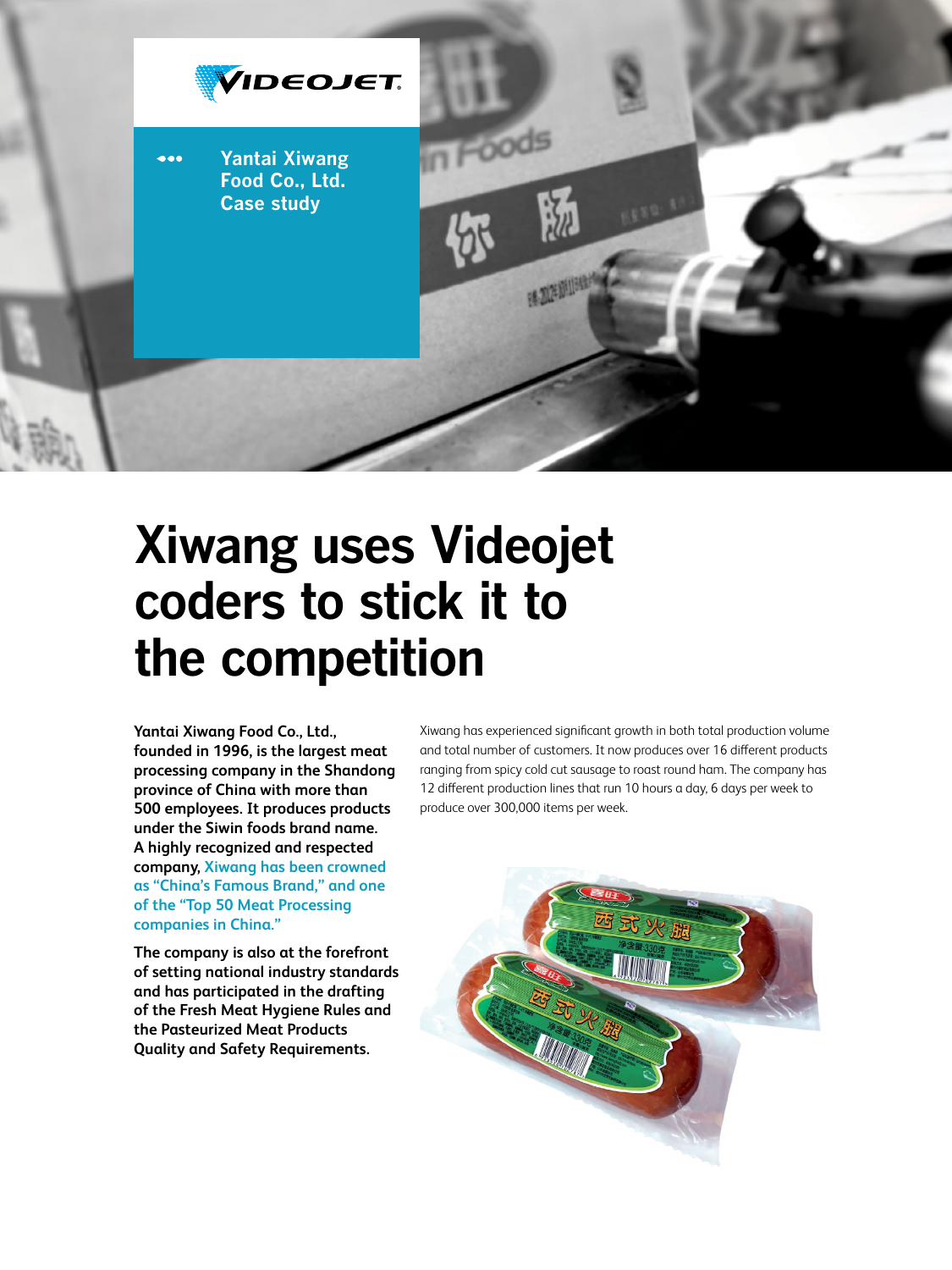**"Videojet offers clear and reliable coding that is conducive to enhancing our packaging image as well as our brand image"**

**Mr. Deng, Head of Production, Yantai Xiwang Food Co., Ltd.**





## **Videojet 1000 Line**

**The Videojet 1000 Line was designed to keep lines up and running longer, while setting a higher standard in marking performance.** 

**Key features include:**

• CleanFlow™ printhead technology reduces ink buildup that can cause traditional CIJ printers to shut down. Therefore, the 1000 Line requires less cleaning and helps ensure longer runs for Xiwang.

# **Coding on a challenging coating**

**A key driver for Xiwang's significant growth has been their unique gift boxes and external packaging. The gift boxes in external packaging include local delicacies such as stewed pig feet, stewed pig ears and Taiwan sausage.** Unlike some of their other products which are shipped directly to supermarkets and other retail locations, these gift boxes are shipped directly to the consumer. The production date, coding time, quality control pass indication in Chinese, and quality control employee ID are coded on each gift box using a continuous ink jet printer (CIJ) to comply with local regulations and improve supply chain performance. Each of the gift boxes has a special PE coating on the outside which requires a special type of ink.

Prior to working with Videojet, Xiwang was using a combination of printers and inks that were not able to adhere properly to the gift boxes. The ink would smudge on the box, making the codes illegible.

Xiwang was worried about the effect that poor quality codes would have on its brand and its bottom line, including costly product returns and slow sales. As a pioneer in the industry for meat processing standards, it is important for Xiwang to lead the way with clear codes. Thus, the quality of these codes did not meet the strict standards that Xiwang had set for itself and the gift boxes were not acceptable to send to customers.

- The longest published maintenance interval in the industry that allows Xiwang to run longer between preventive maintenance activities and schedule maintenance time appropriately
- • Advanced core of the printer is customerreplaceable and includes all ink system filters and common wear parts, meaning there is only one part to replace
- Sealed cartridges eliminate ink spillage and contamination, while Smart Cartridge™ technology eliminates ink mix-ups and waste
- • Simplified programmability enables Xiwang's production operators to quickly create new codes and retrieve stored codes, accelerating changeover between SKUs while helping to reduce errors
- 1000 Line produces the sharpest codes on some of the toughest surfaces including coated finishes
- Dynamic Calibration<sup>™</sup> maintains consistent print quality in cold and humid environments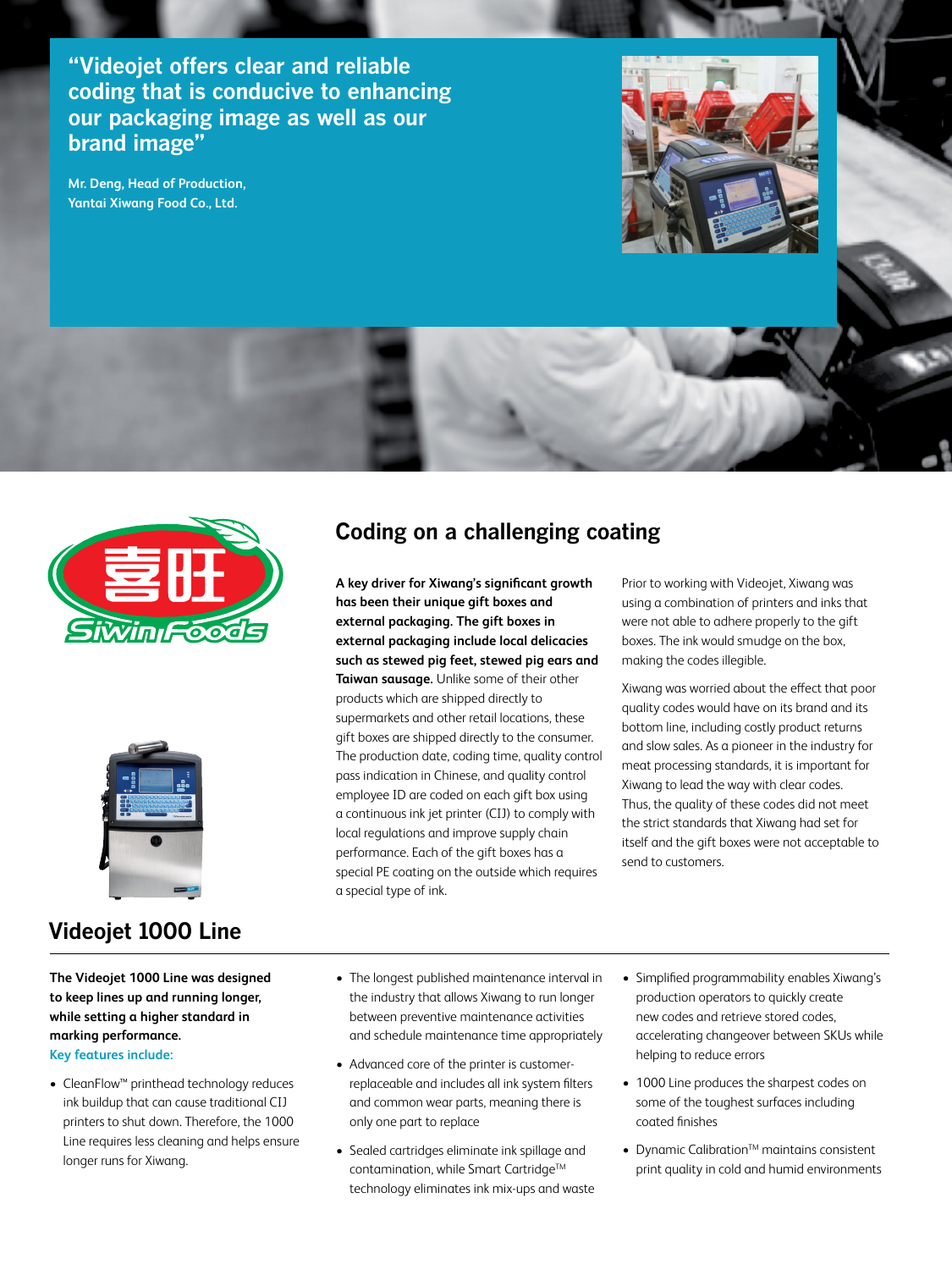"The operators no longer have to perform daily maintenance on the printheads. Now, the printers barely have to be cleaned once a week".

### **A crisp solution**

Given the importance of the gift boxes to the company's success, Xiwang was desperate to quickly find a solution to their adhesion problem on their gift boxes. They entered the market for a new ink and printer combination and considered many solutions from a number of different companies. Ultimately, Xiwang decided to purchase the combination of a Videojet 1000 Line printer with V411 ink. One of the main reasons for this purchase was the performance of the V411on their gift boxes.

Since Xiwang started using V411, the adhesion issues on the gift boxes have disappeared. Xiwang's codes are now crisp and legible and meet their high standards. V411, one of the hundreds of inks that have been designed in Videojet's labs for specific applications, is a solvent-based ink that has a fast dry time on non-porous substrates such as Xiwang's coated gift box.

As one of the best inks for plastics, V411 adheres well to the gift box's PE coating. It is also designed for superior rub resistance. Now Xiwang is able to get clear codes on its gift boxes that stay on the box and reflect their brand image. They no longer have to worry about customer complaints, product returns, and diminished sales. Also, the codes on their boxes provide an example of proper coding for similar companies in the region.

## **Keeping the lines up and running**

Additionally, maintenance on their older CIJ printers was causing a major headache for Xiwang. The operators constantly complained of the trouble they were having with their older printers. If the printhead was not cleaned daily, the nozzle on the older printers would easily get blocked. This caused failures in the lines that would shut down production. In addition to the extra downtime, the printers had relatively short time periods between required preventive maintenance activities.

The preventive maintenance could take the printers offline for 1 to 2 days. Without a spare printer, the line would have to be shut down during this entire time period. This downtime had a significant cost to Xiwang.

**With its purchase of a Videojet 1000 Line printer, Xiwang has seen a tremendous increase in the uptime of its production lines.**  The operators no longer have to perform daily maintenance on the printheads. Now, the printers barely have to be cleaned once a week.

Additionally, the time between preventive maintenance activities has increased dramatically and with the simpler design of the 1000 Line, the total time taken to complete preventive maintenance is minimal.

"Videojet printers offer flexible and clear coding and are easy to maintain."